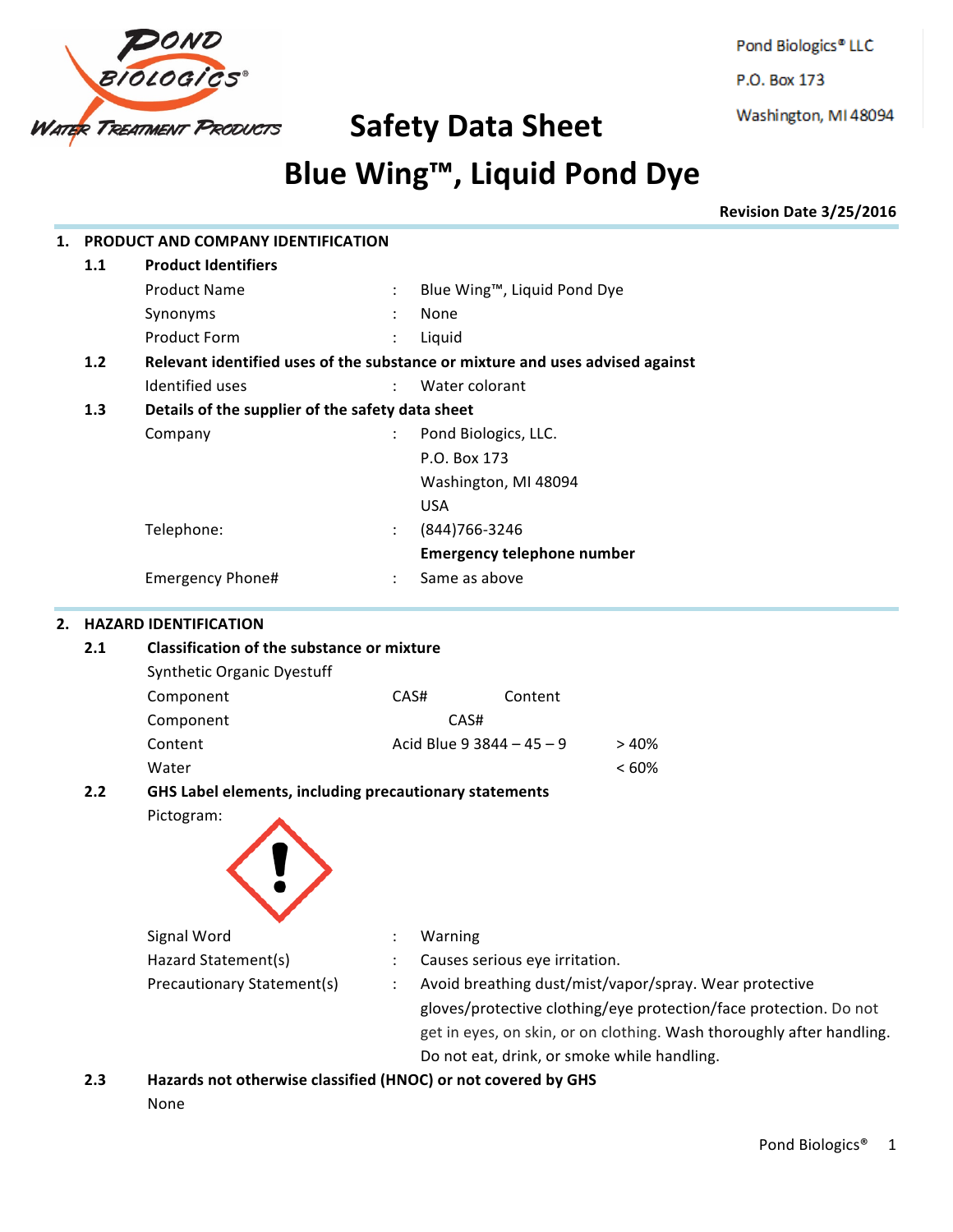### **3. COMPOSITION/INFORMATION ON INGREDIENTS**

**3.1 Substances**

### **Hazardous Components**

#### **4. FIRST AID MEASURES**

### **4.1 Description of first aid measures General advice** If concerned consult a physician. **In case of skin contact** Wash exposed area with soap and water. **In case of eye contact** Immediately rinse with clean water for at least 15 minutes and seek medical attention. **If Inhaled** Remove to fresh air. **If Ingested** Wash out mouth with water. Do not induce vomiting. If a large amount has been ingested, seek medical attention. **4.2** Most important symptoms and effects both acute and delayed Possible irritation upon contact. **4.3 Indication of any immediate medical attention and special treatment needed** None. If any symptoms persist, seek medical attention. **5. FIREFIGHTING MEASURES 5.1 Extinguishing media Suitable extinguishing media** Use water, water spray, foam, carbon dioxide (CO2), or dry powder. **Unsuitable extinguishing media**

None

## **5.2 Special hazards arising from the substance or mixture**

May decompose in a fire releasing oxides of carbon, nitrogen and sulfur.

### **5.3 Special protective equipment for firefighters**

No special protective equipment required.

### **5.4 Further Information Flash Point (°C)** : No information available **Autoignition temperature (°C)** : No information available

### **6. ACCIDENTAL RELEASE MEASURES**

### **6.1 Personal precautions**

No special precautions required. Wear adequate personal protective equipment.

### **6.3 Method and materials for clean up**

**Spillage:** In the event of spillage, damp down and sweep up without creating a dust. Place in suitable containers for disposal. Wash area with water. Inform relevant authorities if a major spillage occurs or if the substance has entered a water course or sewer or contaminated soil or vegetation.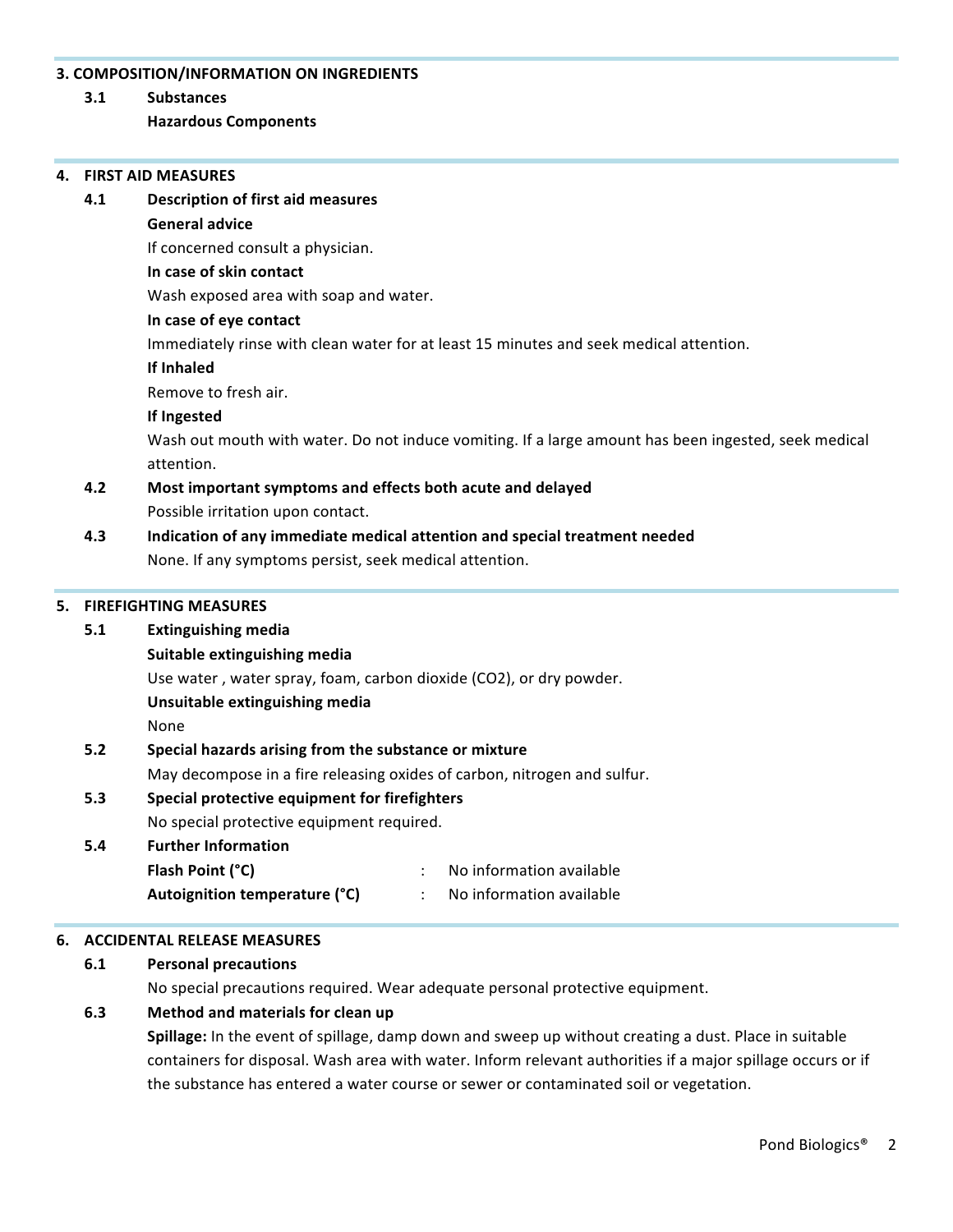### **7. HANDLING AND STORAGE**

### **7.1** Precautions for safe handling

Utilize recommended protective clothing and equipment. Avoid contact with the skin and eyes. Provide adequate ventilation during handling and processing, especially in confined spaces or where large amounts are being processed.

**Storage:** Store in a cool dry place away from strong oxidants.

### **7.2 Conditions for safe storage**

#### **Risks**

Not at risk for corrosion, fire, explosion, or chemical reaction. No special instructions to minimize risks.

### **Place of storage**

Store in a cool, dry space between 50-80°F.

### **Fire/explosion protection**

None needed

# **7.3 Specific end use**

None

### **8. EXPOSURE CONTROLS / PERSONAL PROTECTION**

### **8.1 Control parameters**

**Components with work place parameters** None

### **8.2 Exposure controls**

### **Engineering controls**

Handle in accordance with good industrial hygiene and safety practice.

### Local exhaust ventilation

**Personal Protective Equipment** 

| <b>Eye/face protection</b>    |   | Protective glasses are recommended               |  |
|-------------------------------|---|--------------------------------------------------|--|
| <b>Skin</b>                   |   | Hand: Gloves are recommended                     |  |
|                               |   | <b>Other:</b> Wear appropriate clothing for work |  |
| <b>Respiratory protection</b> |   | Protective respirator is recommended             |  |
| <b>Thermal protection</b>     | ÷ | None                                             |  |
| <b>Environmental exposure</b> |   | None                                             |  |
|                               |   |                                                  |  |

### **9. PHYSICAL & CHEMICAL PROPERTIES**

| 9.1 | Information on basic physical and chemical properties |                      |                          |  |  |  |  |  |
|-----|-------------------------------------------------------|----------------------|--------------------------|--|--|--|--|--|
|     | Appearance                                            |                      | Dark Blue Liquid         |  |  |  |  |  |
|     | Odor                                                  | $\ddot{\phantom{a}}$ | Mild                     |  |  |  |  |  |
|     | Solubility                                            | $\ddot{\phantom{a}}$ | Soluble                  |  |  |  |  |  |
|     | <b>Boiling point</b>                                  |                      | No information available |  |  |  |  |  |
|     | рH                                                    | ÷                    | $7.0 - 7.5$              |  |  |  |  |  |
|     | Vapor density                                         | ÷                    | No information available |  |  |  |  |  |
|     | <b>Melting point</b>                                  |                      | No information available |  |  |  |  |  |
|     | Vapor pressure                                        | $\ddot{\phantom{a}}$ | No information available |  |  |  |  |  |
|     | <b>Specific Gravity</b>                               | ÷                    | 1.0 @ $25^{\circ}$ C     |  |  |  |  |  |
|     |                                                       |                      |                          |  |  |  |  |  |

**9.2 Other information**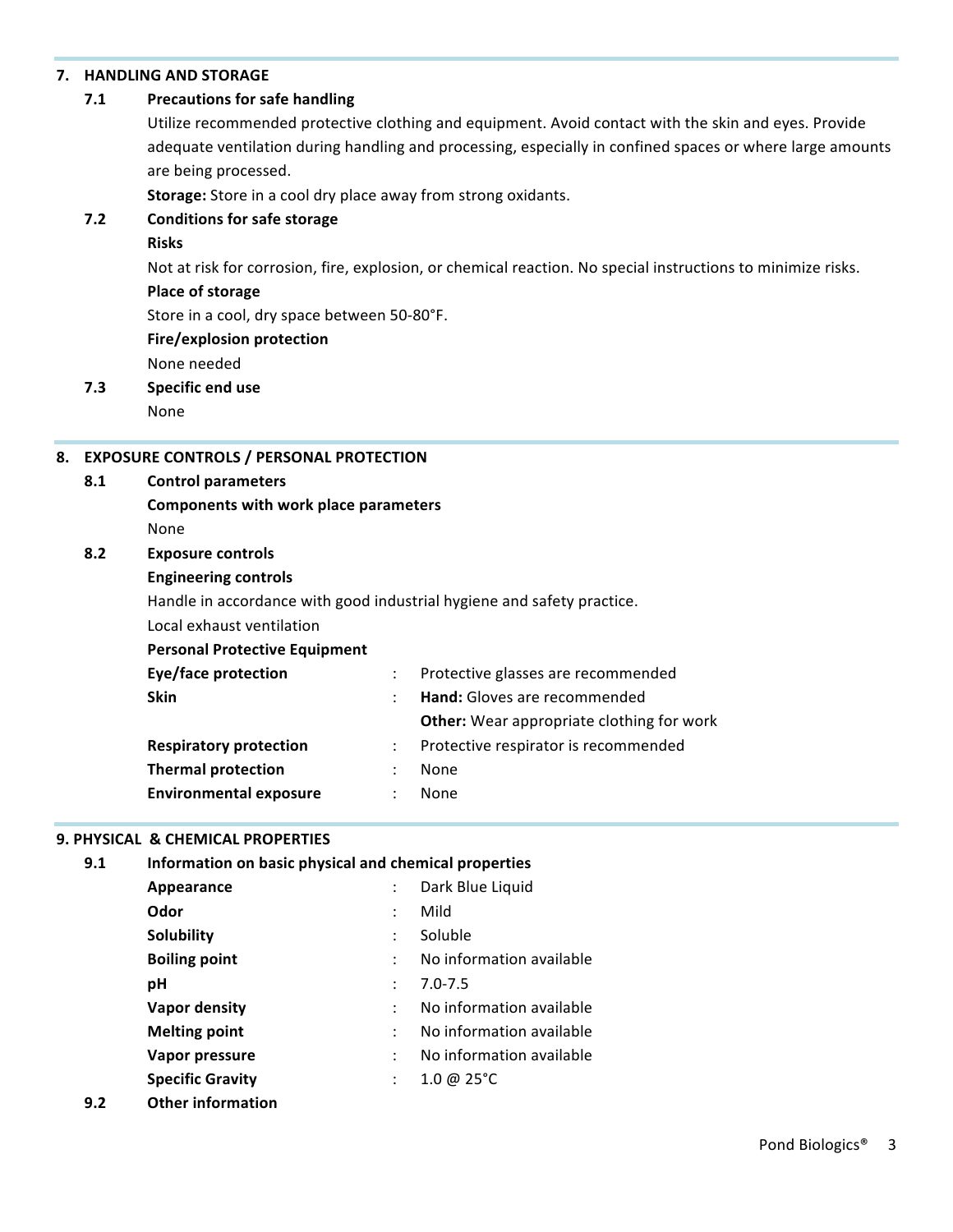| <b>10. STABILITY AND REACTIVITY</b>                                             |                                             |                      |                                                                                                                     |  |  |  |  |  |
|---------------------------------------------------------------------------------|---------------------------------------------|----------------------|---------------------------------------------------------------------------------------------------------------------|--|--|--|--|--|
| 10.1                                                                            | Reactivity                                  |                      | None                                                                                                                |  |  |  |  |  |
| 10.2                                                                            | <b>Chemical Stability</b>                   |                      | Stable                                                                                                              |  |  |  |  |  |
| 10.3                                                                            | <b>Possibility of hazardous reactions :</b> |                      | None                                                                                                                |  |  |  |  |  |
| 10.4                                                                            | <b>Conditions to avoid</b>                  |                      |                                                                                                                     |  |  |  |  |  |
|                                                                                 |                                             |                      | Protect from sources of ignition when transferring containers or other occasions when a dust cloud may develop. The |  |  |  |  |  |
| powder is treated to minimize dust formation.                                   |                                             |                      |                                                                                                                     |  |  |  |  |  |
|                                                                                 |                                             |                      |                                                                                                                     |  |  |  |  |  |
| 10.5                                                                            | Incompatible materials                      | $\therefore$         | None known                                                                                                          |  |  |  |  |  |
| 10.6                                                                            |                                             |                      | Hazardous decomposition products : Oxides of carbon and nitrogen may be released during                             |  |  |  |  |  |
|                                                                                 | combustion or thermal decomposition.        |                      |                                                                                                                     |  |  |  |  |  |
|                                                                                 |                                             |                      |                                                                                                                     |  |  |  |  |  |
|                                                                                 | <b>11. TOXICOLOGICAL INFORMATION</b>        |                      |                                                                                                                     |  |  |  |  |  |
| 11.1                                                                            | Information on toxicological effects        |                      |                                                                                                                     |  |  |  |  |  |
|                                                                                 | <b>Acute toxicity</b>                       |                      | No known effects                                                                                                    |  |  |  |  |  |
|                                                                                 | Skin corrosion/irritation                   |                      | No known effects                                                                                                    |  |  |  |  |  |
|                                                                                 | Eye damage/irritation                       |                      | No known effects                                                                                                    |  |  |  |  |  |
|                                                                                 | Respiratory/skin sensitization :            |                      | No known effects, possible allergic sensitization                                                                   |  |  |  |  |  |
| <b>CMR(Carcinogenity, Mutagenicity, Reproductive toxicity)</b> No known effects |                                             |                      |                                                                                                                     |  |  |  |  |  |
|                                                                                 | <b>12. ECOLOGICAL INFORMATION</b>           |                      |                                                                                                                     |  |  |  |  |  |
| 12.1                                                                            | <b>Toxicity</b>                             |                      | No known information is available                                                                                   |  |  |  |  |  |
| 12.2                                                                            | <b>Persistence and degradability</b>        | $\ddot{\phantom{a}}$ | No known information is available                                                                                   |  |  |  |  |  |
| 12.3                                                                            | <b>Biaacumulative potential</b>             | $\ddot{\phantom{a}}$ | No known information is available                                                                                   |  |  |  |  |  |
| 12.4                                                                            | Mobility in soil                            |                      | No known information is available                                                                                   |  |  |  |  |  |
| 12.5                                                                            | <b>Results of PBT and vPvB assessment</b>   |                      | No known ecological information is available                                                                        |  |  |  |  |  |

### **13. DISPOSAL CONSIDERATIONS**

### **13.1 Waste treatment methods**

Product and packaging can be disposed of in regular trash. No special disposal method required. Follow all applicable local laws for recycling, bagging, and disposal of trash. Dispose of in accordance with local regulations. Do not discharge concentrated product into water courses or public sewers without pretreatment. 

### **14. TRANSPORTATION INFORMATION**

### **14.1 UN NUMBER** : Not relevant

- **14.2 UN proper shipping name** : Not relevant
- **14.3 Transportation hazard class** : Not classified as dangerous
- **14.4 Packing group** : Not relevant
- **14.5 Environmental hazards** : None
- **14.6 Special precautions : None**
- **14.7 Further Information : None**
- 
- 
- 
- 

Pond Biologics<sup>®</sup> 4